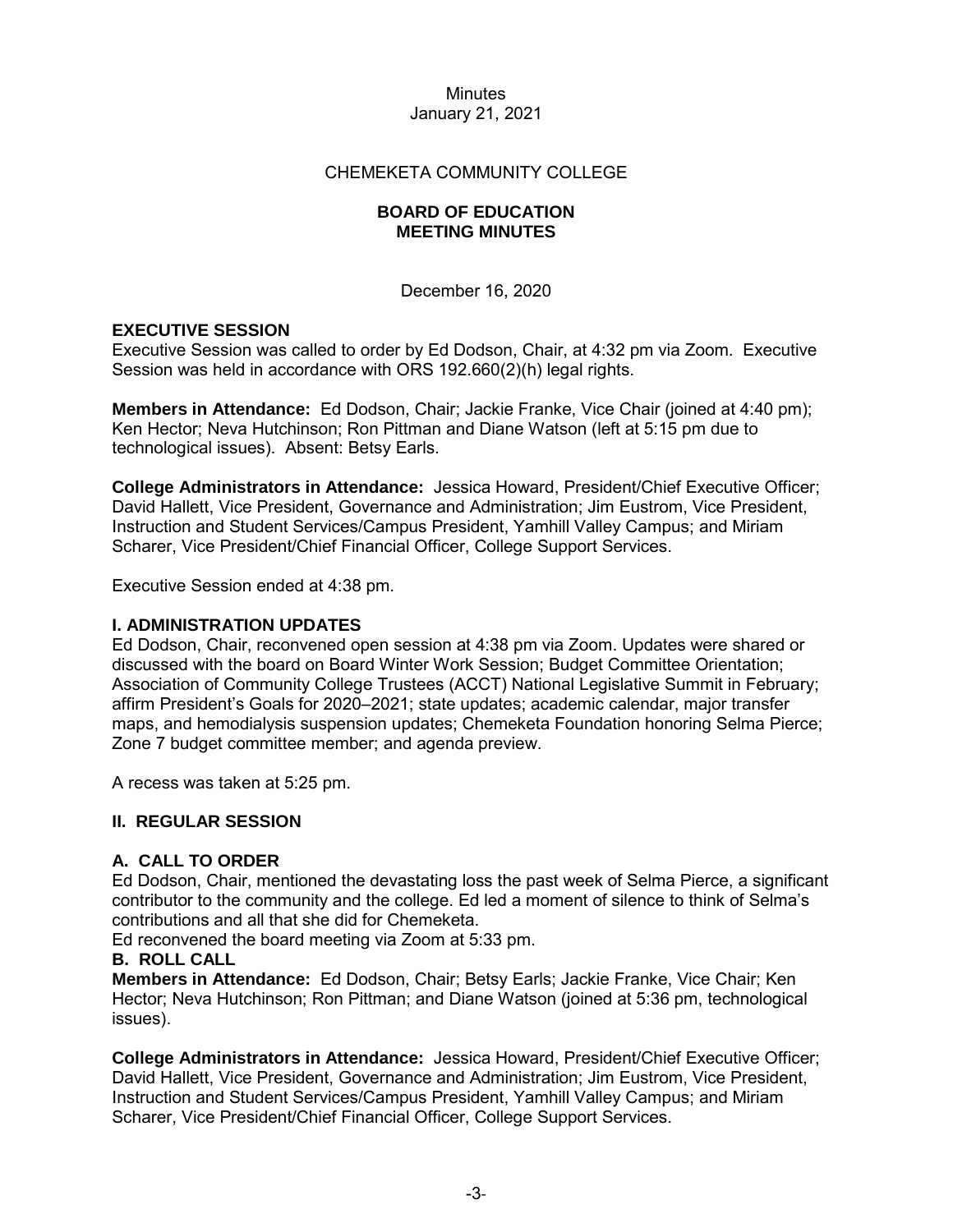Meeting Minutes Chemeketa Board of Education December 16, 2020 Page 2

**Board Representatives in Attendance**: Samantha Brennan, Associated Students of Chemeketa (ASC); Steve Wolfe, Chemeketa Faculty Association (CFA); Terry Rohse, Chemeketa Classified Association (CCA); and Marshall Roache, Chemeketa Exempt Association (CEA).

# **C. COMMENTS FROM THE AUDIENCE**

None

### **D. APPROVAL OF MINUTES**

Ken Hector moved and Jackie Frankie seconded a motion to approve the minutes of November 18, 2020.

The motion CARRIED.

### **E. REPORTS**

#### **Reports from the Associations**

Samantha Brennan, ASC coordinator, had several report updates. Samantha mentioned the winter term events will be included in January's report to the board. Also, new events are being added while several events will be repeated. Ed asked if the board members could attend the ASC events and the notification process for these events. Samantha will send the posters with Zoom links and dates to Nette Abderhalden, Administrative Coordinator, and she will send the information to the board members.

Steve Wolfe, Chemeketa Faculty Association (CFA), said the faculty report stands as written.

Terry Rohse, Chemeketa Classified Association, said the classified report stands as written. Terry stated the three associations worked well together, raised a lot of money, and put on a wonderful holiday social.

Marshall Roache, Chemeketa Exempt Association, said the exempt report stands as written. Marshall stated the association was proud to contribute funds to the holiday social, and thanked everyone who supported it.

#### **Reports from the College Board of Education**

Ken Hector attended an Ag Complex meeting via Zoom, ACCT webinar on Second Chance Pell grants, legislative meeting via Zoom with Senator Kim Thatcher, attended the virtual memorial for Selma Pierce, and an Oregon Business Plan webinar.

Diane Watson met with Elias Villegas and Woodburn staff for an update and attended the Court Appointed Special Advocates (CASA) Unluncheon, a legislative meeting via Zoom with Senator Kim Thatcher, the Chemeketa Holiday Social, Keizer Greeters with guest speaker Congressman Kurt Schrader, and the Keizer Chamber Governmental Affairs meeting.

Ron Pittman attended the Perrydale District Board meeting with Jessica Howard via Zoom.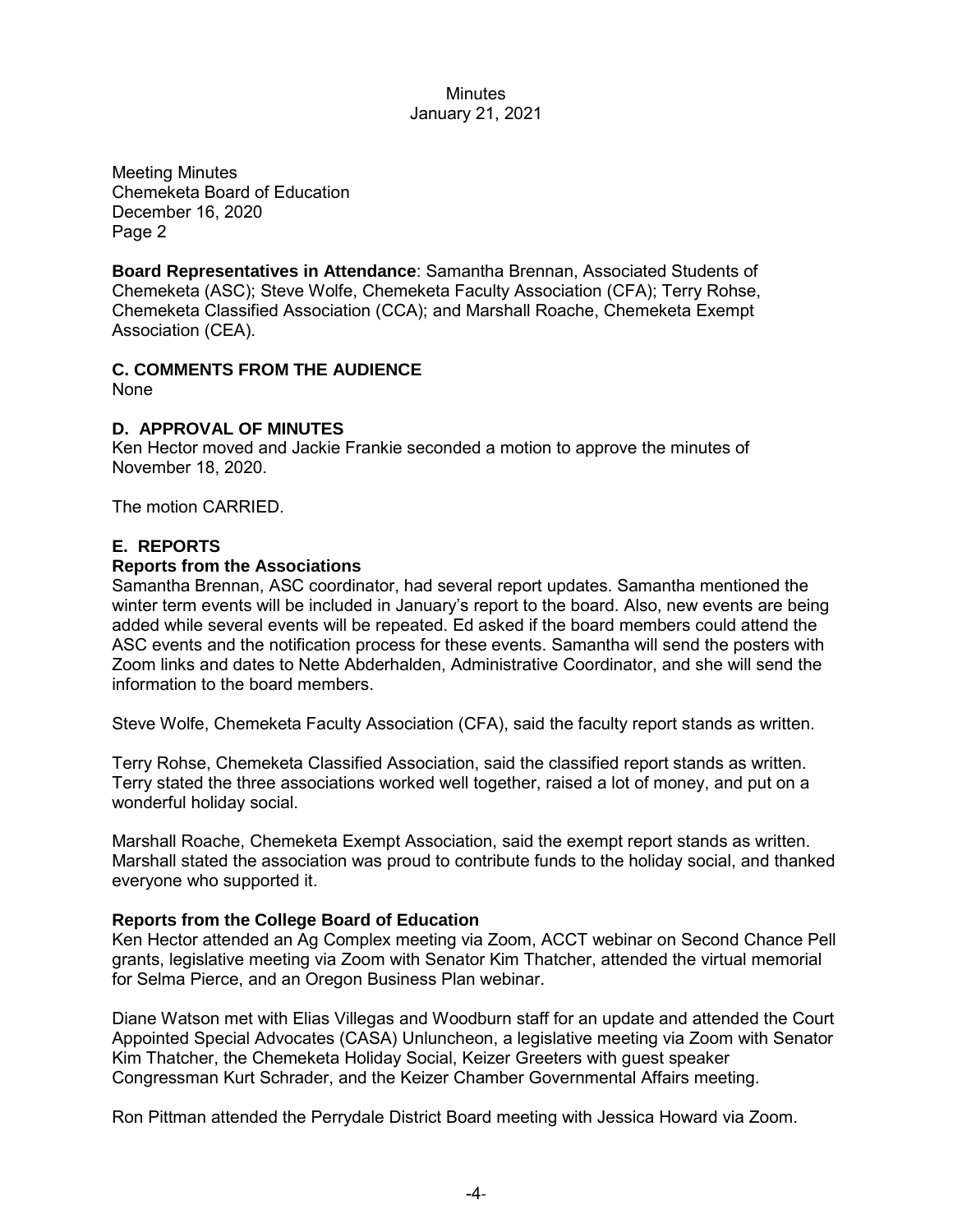Meeting Minutes Chemeketa Board of Education December 16, 2020 Page 3

Neva Hutchinson attended an Oregon Business Plan webinar and attended the Northwest Innovations Annual meeting.

Jackie Franke attended the Court Appointed Special Advocates (CASA) Unluncheon, virtual memorial for Selma Pierce, multiple meetings with the Council of Governments (COG), and agenda review.

Ed Dodson attended two Oregon Business Plan meetings, the Court Appointed Special Advocates (CASA) Unluncheon, Oregon Community College Association (OCCA) board forum, OCCA board meeting, OCCA legislative committee meeting, agenda review, Chemeketa Holiday Social, and Student Success Advisory Committee (SSAC)

### **Reports from Administration**

None.

# **F. INFORMATION**

### **Advisory Committees for 2020–2021**

Jim Eustrom introduced Marshall Roache, interim executive dean of Career and Technical Education (CTE) to present the report. Marshall gave a brief synopsis of the advisory committees and mentioned how much the college values these partnerships and really listens to what the committees have to say. Marshall asked Holly Nelson, executive dean of Regional Education and Academic Development, to provide additional input. Holly reiterated what Marshall discussed and stated these advisory committees are crucial to help the college stay current in teaching students and thinking about the future.

Ron Pittman expressed concern that Yamhill County didn't have many representatives in key areas, he would like this to be worked on. Ron feels this would make a difference with increasing enrollment at Yamhill Valley Campus. Holly thanked Ron for the feedback and will share this information with the deans and directors in the CTE areas. Jackie Franke was impressed by the representation from different cities and gave kudos for diversifying the list of cities represented on the advisory boards. Ed Dodson asked how many hours advisory board members participate. Marshall stated each program is different and it depends on what is going on with that program. Ed thanked Holly and Marshall.

# **Presentation of 2019–2020 Audit Report**

Miriam Scharer introduced Katie Bunch, director of Business Services, and Ken Kuhns, auditor, for Kenneth Kuhns & Company and thanked both of them for their diligent work in making this document, the work that went into it, and their flexibility during these remote times. Katie thanked Business Services accounting staff Kela Brackman, Nancy Espinoza, Andrea Schamp, Ann Marie Swearingen, and Brad Tedrow, for the great job they did. Katie said the audit report will be split into two documents this year. The financial statement audit will be discussed tonight, and a short report on the audit of the federal funds will come later since the federal government hasn't come out with the guidance for auditors in reviewing CARES money yet. Katie thanked Ken and his staff for their work.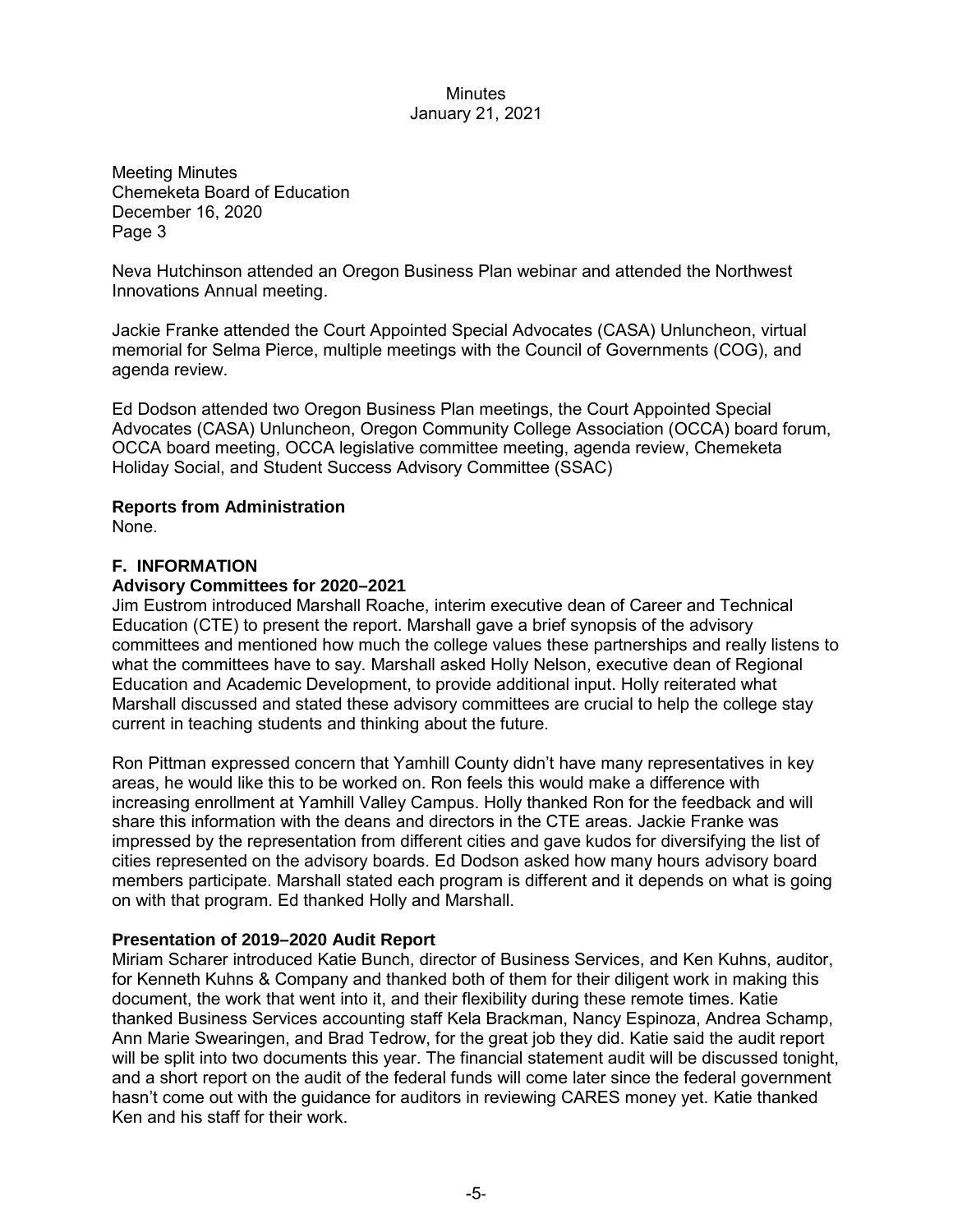Meeting Minutes Chemeketa Board of Education December 16, 2020 Page 4

Ken Kuhns explained the two reports Katie mentioned. The audit report discussed tonight includes all of the revenues, expenses, and deals with the operations. The other audit report, which isn't complete at this time, is a single audit report and the purpose is basically for the college to apply procedures required by the federal government to determine if monies received were expended in accordance with the terms of the grants and regulations that apply. The federal Office of Management and Budget (OMB) prescribes the required auditing procedures. Due to the COVID money coming in, there's an addendum and it's not out yet. The single audit report will be completed when the addendum is available.

Ken shared a brief overview of the regular audit report, and started by discussing the Statement of Revenues, Expenses, and Changes in Net Position on page 26. This year five quarterly payments were received. Due to the way state budgets operate, next year three payments will be received and it will alternate between five payments and three payments yearly.

Ken discussed the three opinions in the audit. First, Ken referred to pages 11–13 of the audit report, the Independent Auditor's Report and explained the college is responsible for the financial statements. The numbers and amounts in this report and the disclosures in the footnotes are based on the college's records. Chemeketa did a very good job putting the financial statements together. Ken noted the auditors have the responsibility to audit the financial statements, using the generally accepted auditing standards and government auditing standards, to determine whether the information within those statements is accurate and fairly presented. Ken referred to, and read, the opinion statement on page 12. Based on the audit and the report of the foundation auditors, the financial statements were presented fairly and in all material respects. It was an unmodified opinion, a clean opinion, which is the best opinion that an entity can earn, and the opinion that was earned on the financial statements that were presented for the audit.

The second opinion, on page 110, deals with federal government auditing standards and the requirements on what needs to be reported. The internal controls on an entity-wide basis were reviewed to determine if the controls and procedures were sufficient to allow the college to prepare its financial statements accurately and correctly. No weaknesses were found in the controls. The other part of the report dealt with compliance in regards to contractual agreements, laws, and regulations that may affect the amounts in the financial statements. No areas of non-compliance were found.

The third part of the audit, pages 114–115, deals with certain rules and requirements for the state of Oregon (e.g., local budget law, public contracting requirements, exceeding legal debt limits, etc.). The report indicates the college has complied with the various state laws and regulations. In summary, the college received a clean opinion on the financial statements; entity wide controls were sound; and there were no exceptions in terms of following state rules and regulations. There were no questions. Kenn Kuhns was thanked for presenting the audit report for the 2019–2020 academic year, and staff were thanked for their good work throughout the year.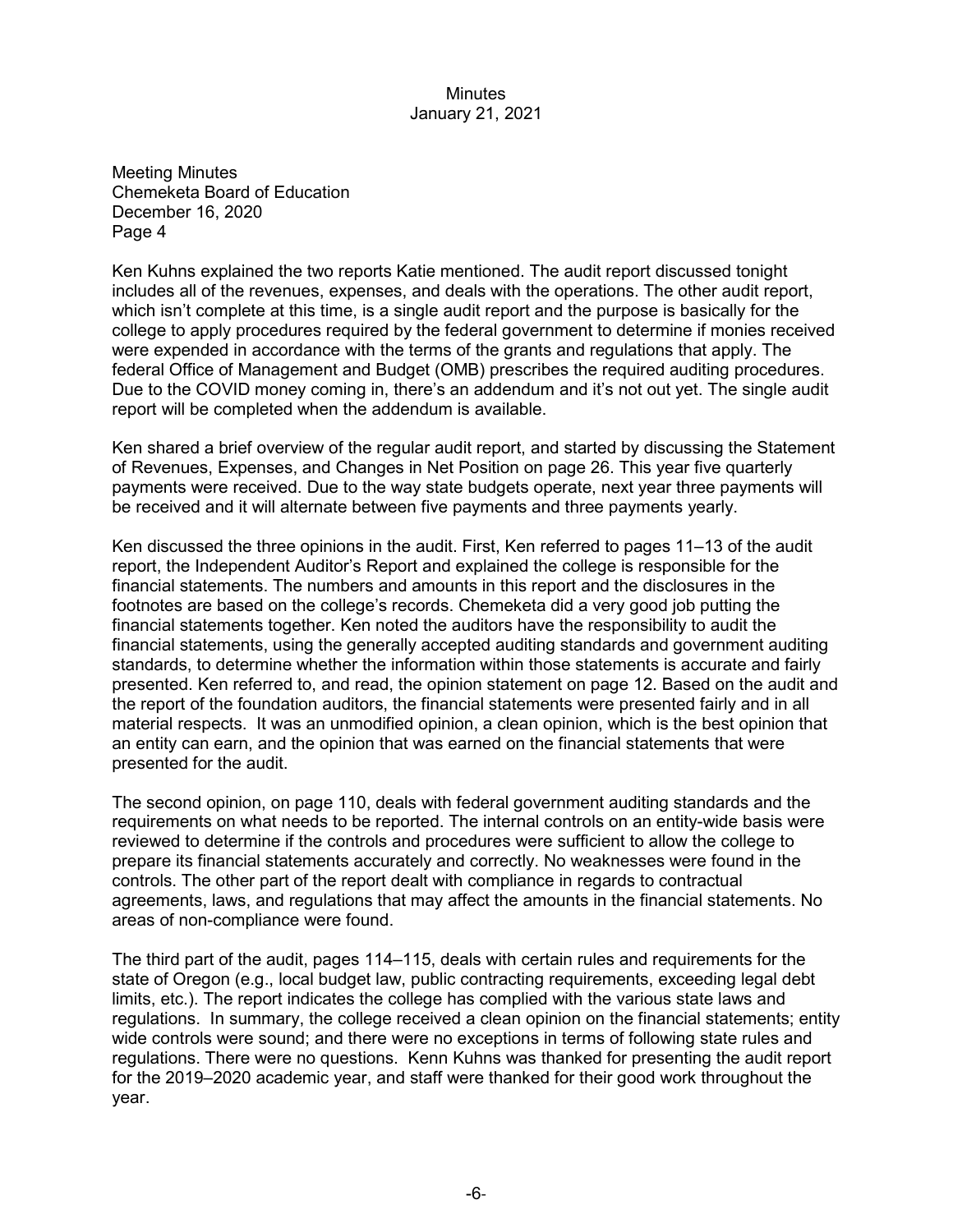Meeting Minutes Chemeketa Board of Education December 16, 2020 Page 5

#### **Academic Calendar for 2021–2022**

Jim Eustrom referenced pages 45–47 and stated the academic calendar is brought to the board for review and approval every year. However, this year there is a different look and includes a calendar around the edge and text in the middle that summarizes what is going on each term. Jim thanked Mary Scamahorn, Administrative Coordinator, for her work on this. The academic calendar will be on next month's agenda for board approval.

#### **2019–2020 Financial Aid and Veterans Services Update**

Ryan West, director of Financial Aid, said the report stands as written; however, he had several highlights to share. Even though college enrollment is down, the number of financial aid recipients continues to increase; number of students filling out the Oregon Student Aid Application (ORSA), which is for students who are Oregon residents but ineligible for federal financial aid, has increased by three percent; cohort default rate is 16.2 percent which is the fourth lowest among Oregon community colleges; and \$2.7 million in CARES grants were distributed to students. In addition, a second grant was received during the 2020–2021 school year from the Oregon Department of Veterans Affairs for \$63,850 to support student veterans.

#### **2020–2021 Faculty Sabbatical Leave Recommendation One-Term Spring 2021**

Peter Hoelter, co-chair of the Sabbatical Review Committee, reported on behalf of the committee that Silvia Herman, Languages, be granted a one-term sabbatical leave during spring term 2021. Board approval will be requested at the January board meeting.

#### **Elementary Education Major Transfer Map (MTM)**

Jim Eustrom introduced, Don Brase, executive dean for General Education and Transfer Studies, and Cecelia Monto, dean of Education, Language and Social Sciences, to present the report. Don stated it was exciting to have the first Major Transfer Map (MTM) in Elementary Education added to the college's catalog for next year. The reason this is the first one the college is adopting is due to the hard work Cecelia has done with the Education Department. This was a big effort across the state to make sure students are getting clear pathways, not taking too many excessive credits, and coming in as juniors to each of the public universities.

Cecelia Monto shared several slides in regards to the Elementary Education MTM packages of courses needed at the community college level to transfer, and it consists of three elements: compass core transfer requirements, additional general education courses, and discipline specific courses with five education classes on the list. At this time, universities are only required to take three of the five as replacement credit since universities could not agree on three set courses. However, Cecilia said universities are starting to take note of the MTM and shift. If the board approves at the January meeting, the next step is to go through accreditation. When that is completed, the degree is finalized in the catalog and available for students.

Diane Watson asked if all the schools have signed off on the transfer, and does this need to be updated every one-to-two years if the schools change their curriculum. Cecilia stated this has been signed by every college and university president, so it is approved. Also, she anticipates that there definitely will be changes and maintenance required. Ken noted on page 54, three of the six schools listed required a minimum of C minus for transfer. He wondered why the bar is so low for students becoming teachers. Cecilia replied the college is pushing to require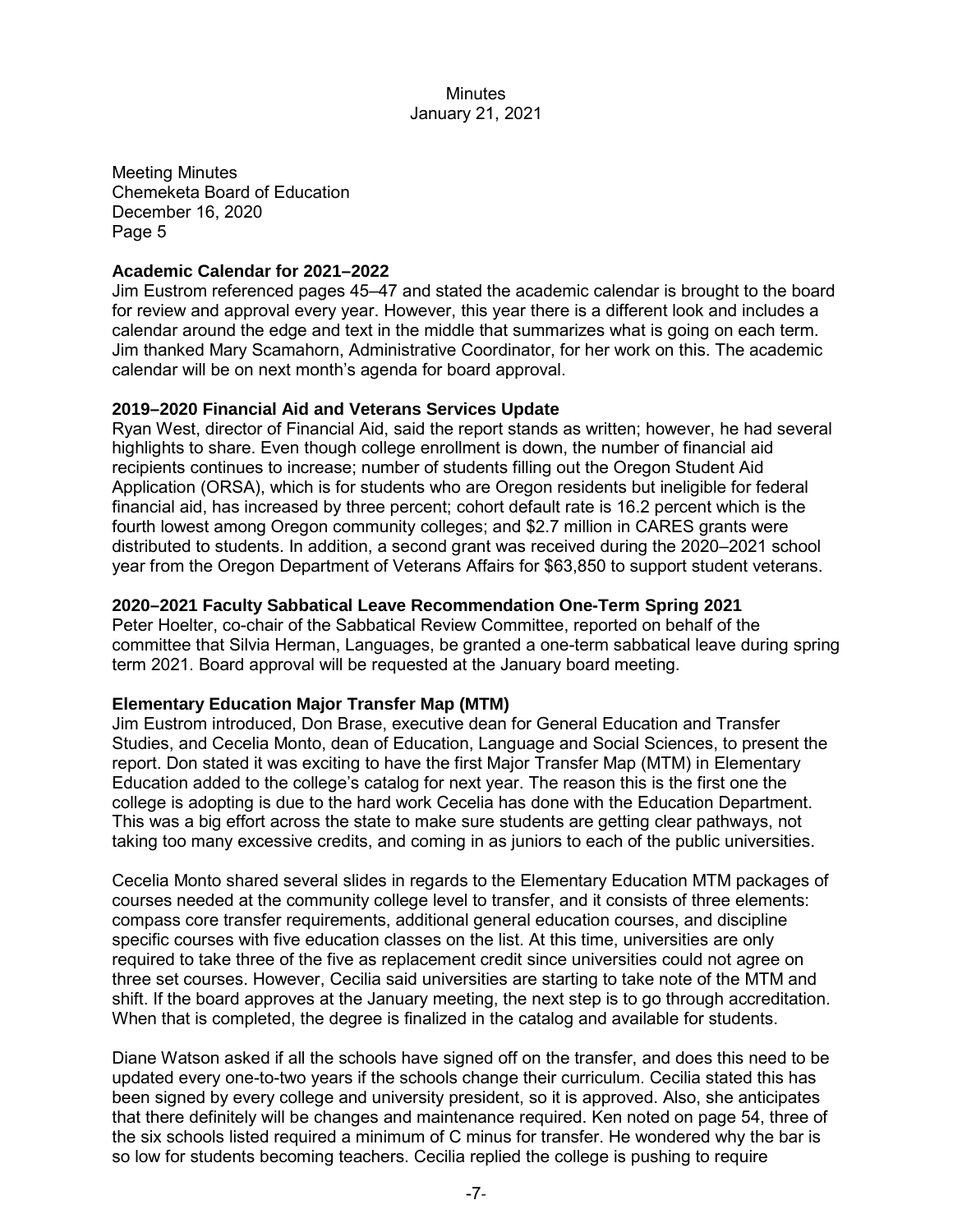Meeting Minutes Chemeketa Board of Education December 16, 2020 Page 6

teachers to have a higher GPA, she's trying to get her community college colleagues to follow suit, but can't influence what universities require. Ed Dodson asked what happens to the other two credits. Cecilia said the other two credits count as part of their elective load. Ed thanked Jim, Don, and Cecilia for their work, on behalf of the board.

#### **Cultural Competency Update**

Vivi Caleffi Prichard, chief diversity officer**,** gave an update on HB2864, which was passed in 2017 and is also called the cultural competency bill. The bill requires colleges and universities to be intentional in efforts to offer cultural competency-related training to faculty and staff. Also, it requires a report to the board on a bi-annual basis on the progress towards cultural competency institutional wide. The college has been in compliance with many of the requirements for years because of the investment in diversity work. Vivi briefly reviewed each page of the report and discussed the requirements that had been met. Vivi stated this report was an opportunity to reflect on the college's practice, to build the cultural capacity of employees, close equity gaps that are persistent in education, and work together to build competency for all. Ed Dodson thanked Vivi for her thorough and excellent report.

#### **Statement of Budget Principles 2021–2022**

Miriam Scharer noted the Statement of Budget Principles for the 2021–2022 Fiscal Year wasn't included in the packet; however, it was emailed to the board and available in the online agenda for review.

Miriam discussed the Budget Principles and mentioned they remain unchanged from the previous years with the exception of a statement recognizing the racial disparities the COVID-19 pandemic has exacerbated for so many Chemeketa students. As decisions are considered through the college's values, racial equity will be prioritized as a core value. Referring to the Resources under Financial Environment, Miriam stated next year will be the first year of the 2021–2023 biennium, and community colleges won't know their funding allocation until late spring. She briefly discussed the governor's recommended budget; economic growth; enrollment; and tuition and fee revenue. Miriam noted a five percent enrollment decline is projected for next year based on the 2019–2020 academic year, and a recommendation for any changes to the tuition and fee rates will be brought forward in January. Expenses continue to be uncertain due to the remote nature of work, and the impacts of the pandemic. Next year's budget is being approached strategically to adapt to the current and shifting circumstances, and evaluate lessons learned from the past few months.

#### **Student-Initiated Fee (SIF) Referendum**

Samantha Brennan said her report stands as written and shared a few highlights. A few select members from ASC along with students from other parts of campus worked together to create a \$1.25 proposed student-initiated fee. Samantha referenced pages 62–64 of the report and discussed the data in regards to student email responses to the survey, graphs, demographics of student voters, and the fee would increase student involvement and student engagement. Ken Hector noted there were 301 survey responses, and he wondered how many students that reached, and how many have an email address. Samantha said the email with the survey was sent to every student with a Chemeketa student email on October 14, and it closed on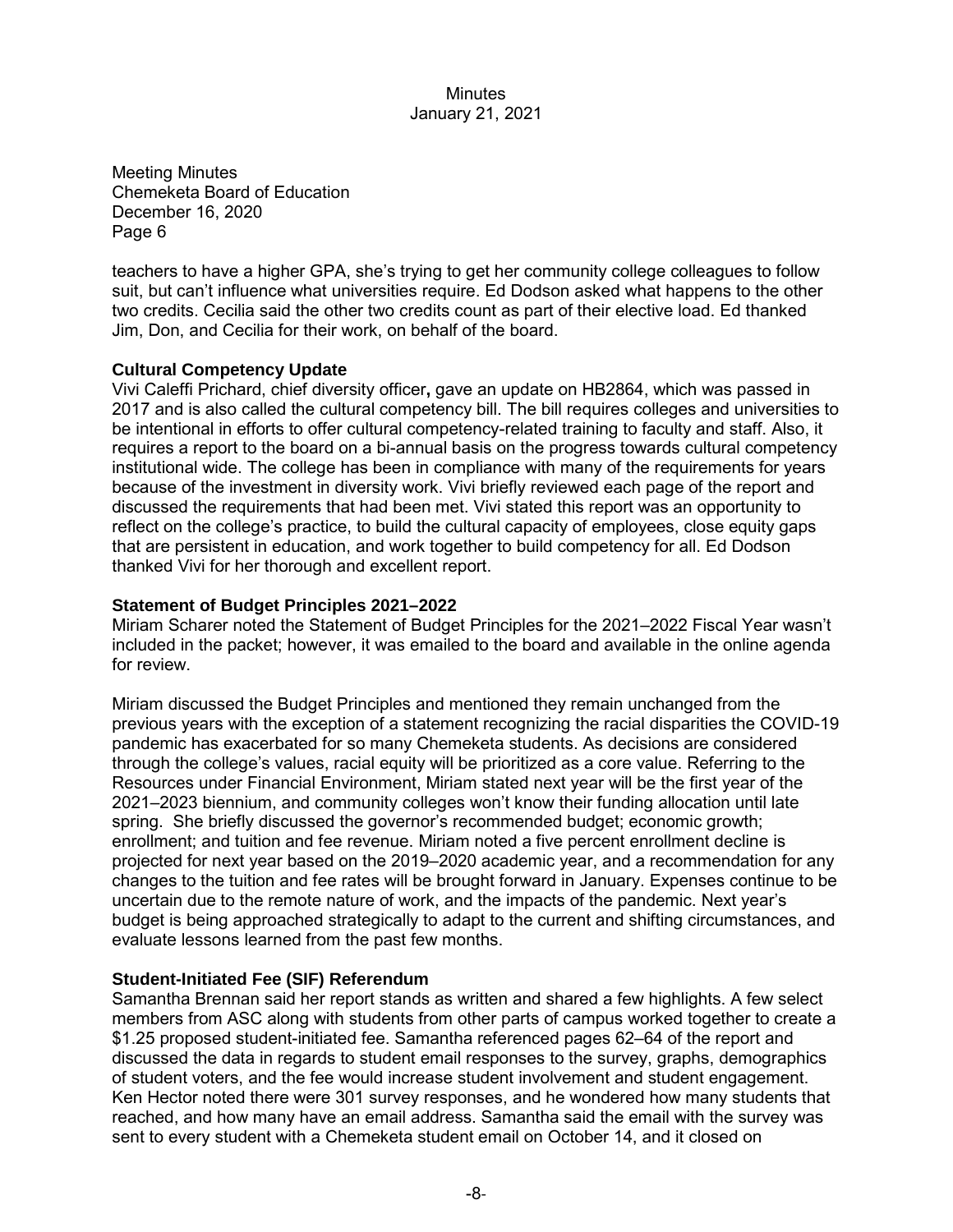Meeting Minutes Chemeketa Board of Education December 16, 2020 Page 7

November 3; she was unsure of how many students there are. Jackie Franke asked if anyone had an estimate of the number of students and if it went to all students or just full-time students. Samantha said it went to every student enrolled at Chemeketa and to every campus. Jessica Howard said it was about 5,000 students. Jackie stated that was a low number of students that supported the initiative, and she's looking to understand all of the numbers. Diane Watson expressed her concern about the timing and adding this fee due to COVID, homeless students, food insecure students, students off campus right now, and she's unsure as to where she stands at this point. Ed Dodson appreciated the activities describing what the fees would be used for. Neva Hutchinson noted that getting survey responses are very difficult, appreciated the breakdown of race and ethnicity, and said the board would be doing a lot of thinking about the fee. Samantha said this was the second time the survey was sent out, and there were more students that responded this time. The board members thanked Samantha for her good work and that her efforts were appreciated.

#### **Suspension of Hemodialysis Technician Certificate of Completion**

Paul Davis, director of Wine Studies and YVC Technical Education, gave an update and referenced page 65 in the board report. This program has been facing many challenges. The lack of available clinical placements, constantly changing leadership in the industry, and decreasing enrollment over the last few years has led to the request to suspend the program. Paul mentioned staff are working with the 12 students left in the program to help them finish, and eight of those students have been hired by clinics. Ken Hector asked if there was a state requirement for certification. Paul said there is a national exam the students take once they are employed. Holly Nelson stated this was not a quick decision, and discussions started about three years ago. At this point, the best-case scenario is to sunset this program and make investments in other programs where employers are more on board. Ed Dodson asked what factors would cause continued suspensions, reinstatement, or dropping it. Paul stated a huge factor would be if an advisory group, or industry partners came to the table and said we really need this. Ed thanked Paul and Holly for their work.

# **G. STANDARD REPORTS**

#### **Personnel Report**

David Hallett said the report stands as written.

#### **Budget Status Report**

Miriam Scharer referred to the Statement of Resources and Expenditures and said tuition and fee revenues are lower and in alignment with the enrollment decline. Miriam pointed out the Fund Balance of \$11,918,463 was included on the report as a result of the completed audit. Also, Miriam highlighted the ending fund balance for the last fiscal year is almost \$2 million more than budgeted as a result of many cost savings measures implemented as a response to COVID-19, significant enrollment declines, and remote operations. The balance will help offset declines in the college's revenue sources and continue to provide the programs and services students need without the pressure of having to make significant cuts or increases to student costs. Neva Hutchinson asked if it was normal for the property taxes to be this low during this time of the year based on what was budgeted. Miriam noted November is the big month for property taxes to start coming in; however, they trickle in throughout the year, and she will look at prior years to see if the year-to-date percentage is normal.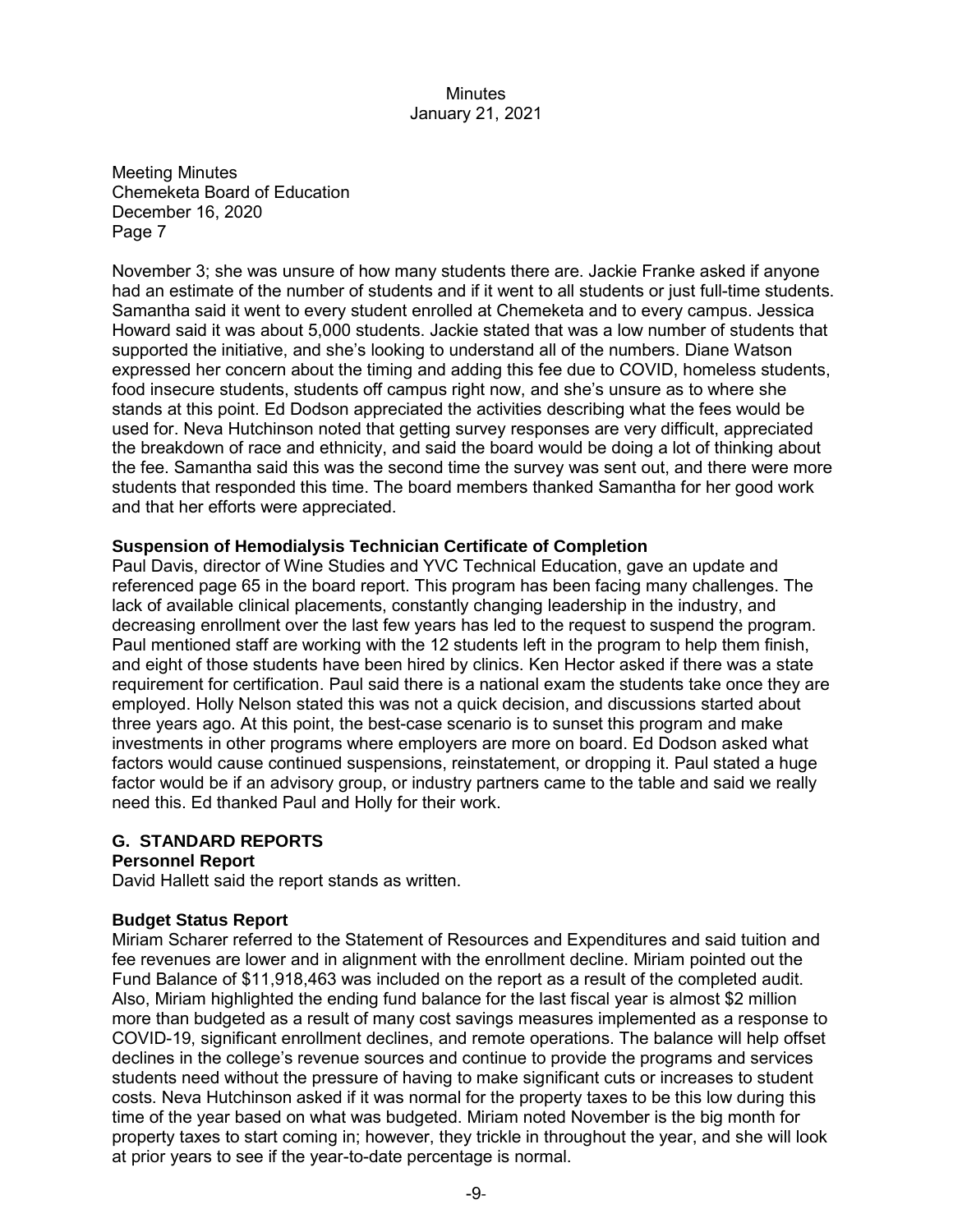Meeting Minutes Chemeketa Board of Education December 16, 2020 Page 8

Miriam noted on the Budget Status report, the impact of some of the cost savings measures are reflected. On the Status of Investments, the interest rate in the Oregon Short-Term Fund has declined to  $\frac{3}{4}$  percent. During the month, four new investments were made. While the rate of return is very low, the college is mandated to maintain only a certain amount in the Oregon Short-Term Fund. When property tax revenues come in during late fall, those funds are moved to alternate investment opportunities so the legal requirements aren't surpassed.

#### **Purchasing Report**

Miriam shared that the college is working on a number of options to purchase a greenhouse with the required installation as part of the Ag Complex project. One of the procurement options will be a release of an invitation to bid. If that option is chosen, a recommendation for contract award will be brought to the January or February board meeting. Ken asked if this was a commercial size greenhouse. Miriam deferred to Holly Nelson for specifics. Holly said it will be a commercial greenhouse with four different areas planned to create different environments so students have a better perspective on growing environments. Ken asked if there was discussion with the Ag Advisory Committee to look at used greenhouses that businesses may be selling. Holly stated one of the things looked at was the possibility to move a greenhouse; however, it was going to cost more to move than purchase a new one. Ken thanked Holly for the update.

#### **Capital Projects Report**

Rory Alvarez said the report stands as written.

# **Chemeketa Community College COVID-19 Health and Safety Plan**

John McIlvain, emergency and risk manager, gave an update on the Chemeketa Community College COVID-19 Health and Safety Plan. There were four minor changes incorporated into the operational plan. The Higher Education Coordinating Commission (HECC) adopted 24 hours without fever and the isolation standards used the by the Center for Disease Control (CDC) and this was reflected in three areas on page 13 of the plan. In addition, wording was updated to match HECC's quarantine directive. The plan has been updated and posted on the public website.

John briefed the board on an initial assessment at the November meeting regarding the Oregon Occupational Health and Safety Administration (OSHA) Temporary Rule addressing COVID-19. John and Regalada Lombardi, environmental health and safety coordinator, reviewed the rule impact to the college and the COVID-19 Health and Safety Plan. They determined the rule has no substantive impact and requires no updates or changes to the plan.

#### **Recognition Report**

Jessica Howard acknowledged all the employees in the written report.

#### **H. ACTION**

Ken Hector moved and Jackie Franke seconded a motion to approve consent calendar items No. 1–2.

1. Approval of Suspension of Health Information Management Program [20-21-117]

2. Acceptance of 2019–2020 Audit Report [20-21-118]